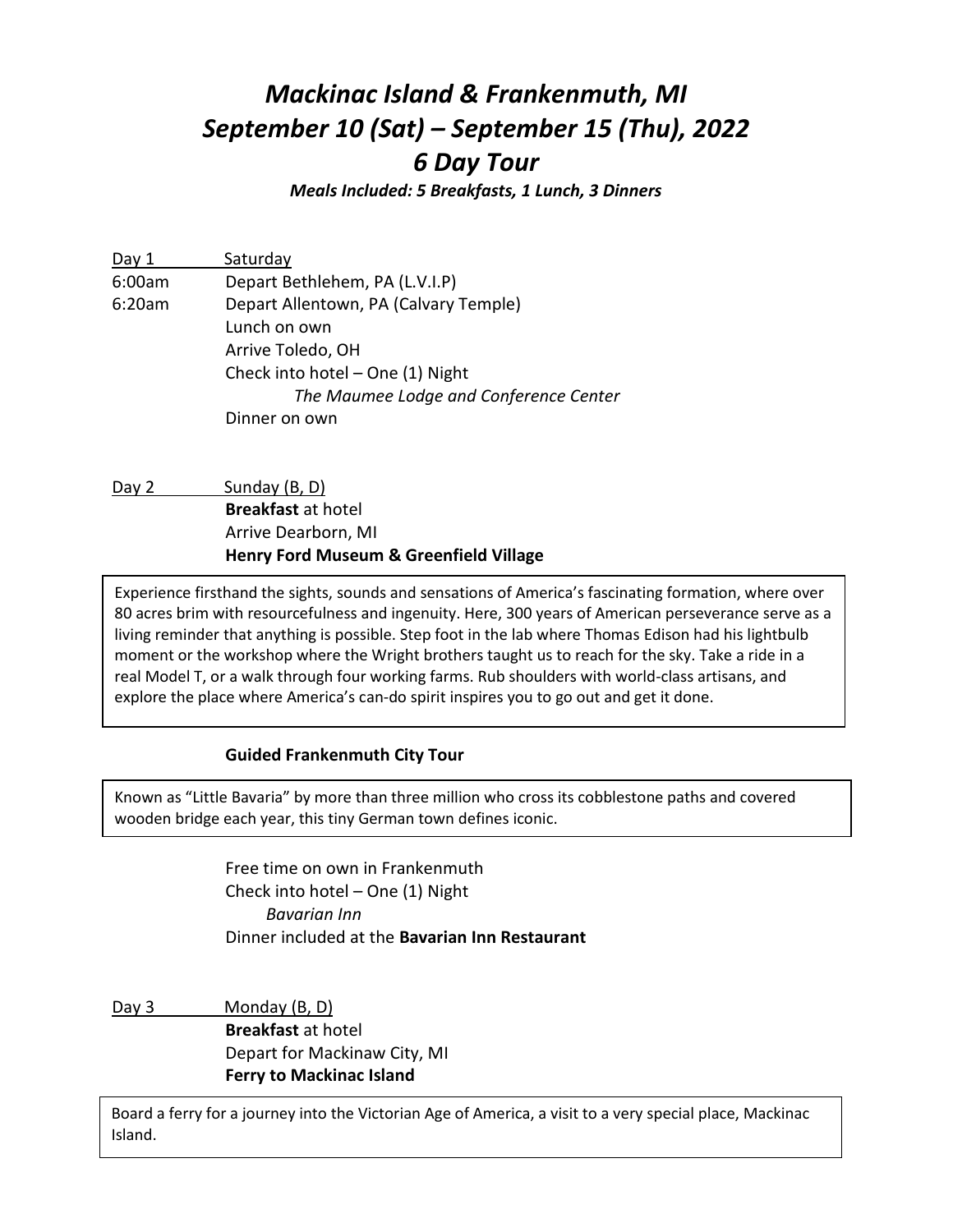Free afternoon on the Island Check into hotel – Two (2) Nights *Bicycle Street Inn* **Dinner is included** at the hotel

### Day 4 Tuesday (B, L) **Breakfast** at hotel **Horse-Drawn Carriage Tour**

Since motor vehicles are not permitted to intrude on the natural beauty of Mackinac Island, there is no better way to visit this historic isle and see the legendary points of interest than by carriage.

### **Old Fort Mackinac**

**Breakfast** at hotel

The cannon blasts, the rifles fire, the soldiers march and history comes alive. The oldest building in Michigan and 13 other historical structures boast exhibits explaining everything from military training and battles to medical treatments to family life within the fort.

fortress on the bluff, much like they do today. More than just a military outpost, Fort Mackinac served as a home for soldiers and their families and eventually the headquarters for Mackinac National Park, where tourists to the island visited the great

## **Lunch included at the Grand Hotel**

Free afternoon and dinner on own

Day 5 Wednesday (B, D) **Breakfast** at hotel Return Ferry to Mackinaw City **Colonial Fort Michilmackinac**

Reconstructed 1715 French fur-trading village and military outpost, later occupied by British military and traders. Today features re-enactments from British 1770s occupation/American Revolution era.

> Depart for Toledo, OH **Dinner included at Tony Packo's** Check into hotel – One (1) Night *The Maumee Lodge and Conference Center*